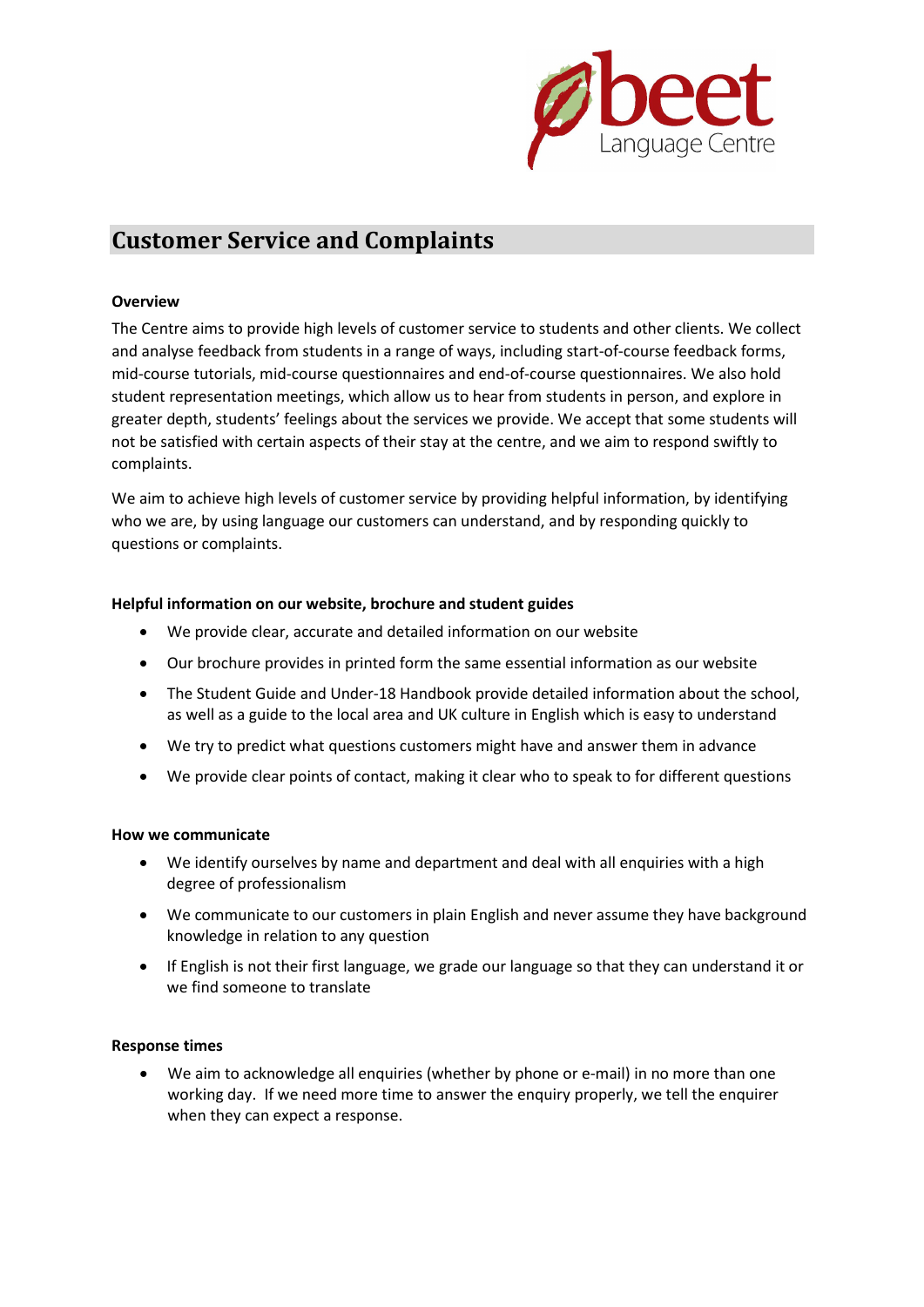## **Complaints**

We follow these principles:

- We believe it is best to try to solve problems informally between students and teachers, or between students and the academic managers or the accommodation and welfare team.
- We try to resolve any complaint in no more than three working days
- If we cannot find an informal solution, the problem becomes a formal complaint and goes to the Centre Manager or other senior manager. We ask the student to write down the key points of all formal complaints if their English level is B1 or higher
- The Centre Manager will try to resolve the complaint in no more than three working days
- We will manage any complaint fairly and professionally.

## **Complaints Procedure (for students)**

If you have a complaint, you should:

## **1 First, please speak to a manager**

For complaints about accommodation or welfare, you should speak to the Accommodation and Welfare Manager in Room 3

For any other complaint, you should speak to the Director of Studies in the staff room (teachers' room)

We will respond as soon as possible, and in no more than three working days.

## **2 If you are still not happy, you should see the Centre Manager**

Please make an appointment at Reception to do this. Please write down what the problem is and bring it to the meeting. The Centre Manager will talk to you about it, and try to respond in no more than three working days

## **3 If you are still not happy, you can write to English UK\***

The school will help you with your English if you wish.

Contact details are: English UK 47 Brunswick Court Tanner Street London, SE1 3LH Email: info@englishuk.com Telephone: +44 20 7608 7960

English UK will try to resolve the problem, but if this fails and you are still unhappy, the complaint can go to the independent Ombudsman, who will make a decision which the school has to accept.